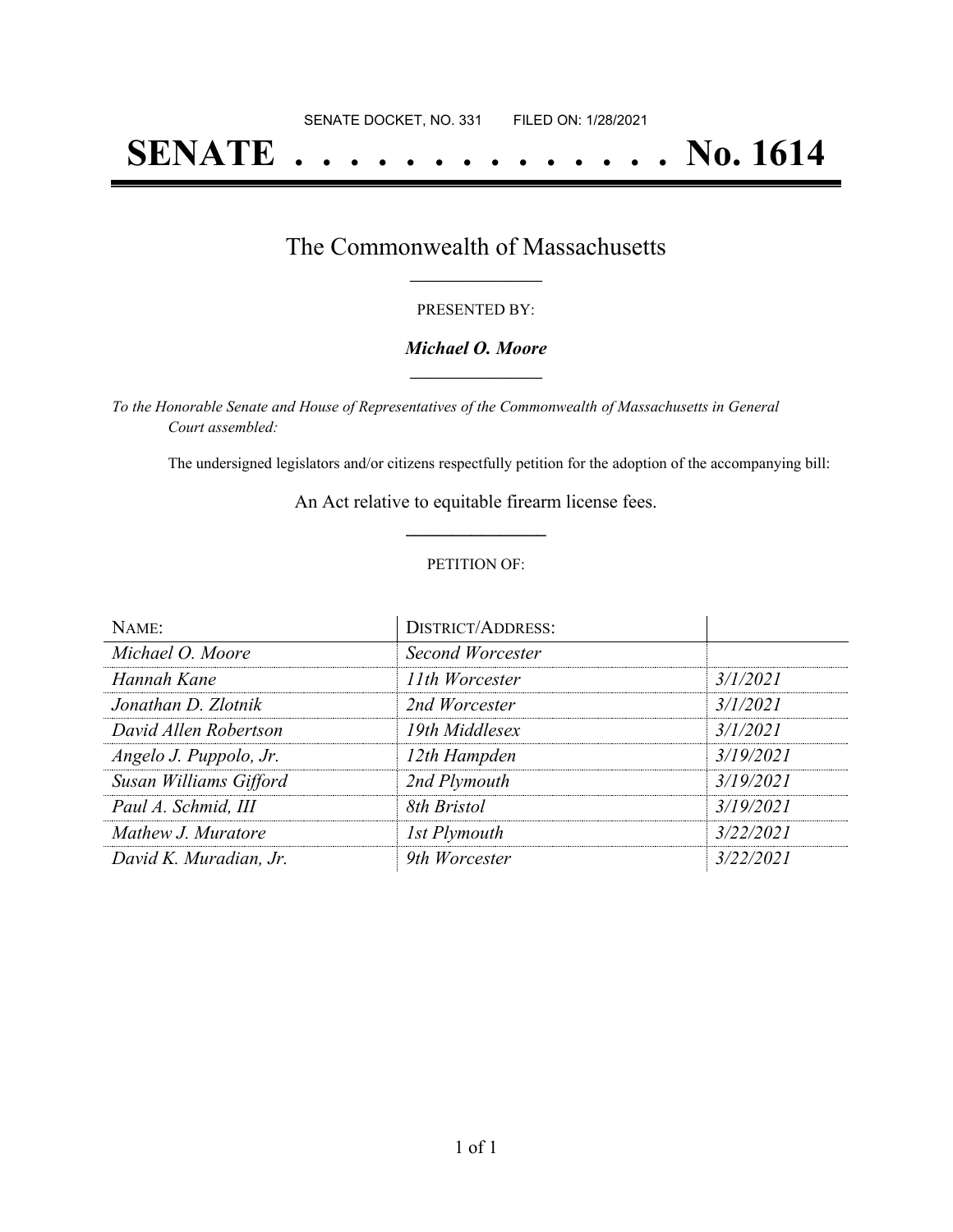#### SENATE DOCKET, NO. 331 FILED ON: 1/28/2021

## **SENATE . . . . . . . . . . . . . . No. 1614**

By Mr. Moore, a petition (accompanied by bill, Senate, No. 1614) of Michael O. Moore, Hannah Kane, Jonathan D. Zlotnik, David Allen Robertson and other members of the General Court for legislation relative to firearm license fees. Public Safety and Homeland Security.

### [SIMILAR MATTER FILED IN PREVIOUS SESSION SEE SENATE, NO. *1434* OF 2019-2020.]

## The Commonwealth of Massachusetts

**In the One Hundred and Ninety-Second General Court (2021-2022) \_\_\_\_\_\_\_\_\_\_\_\_\_\_\_**

**\_\_\_\_\_\_\_\_\_\_\_\_\_\_\_**

An Act relative to equitable firearm license fees.

Be it enacted by the Senate and House of Representatives in General Court assembled, and by the authority *of the same, as follows:*

1 SECTION 1. Section 129B of chapter 140 of the General Laws, as appearing in the 2018

2 Official Edition, is hereby amended by striking out paragraph (9A) and inserting in place thereof

3 the following paragraph:-

 (9A) Except as provided in clause (9B) o (9C), the fee for an application for a firearm identification card shall be \$40, which shall be superseded by actual performance data as it is developed be payable to the licensing authority and shall not be prorated or refunded in the case of revocation or denial. The licensing authority shall retain \$20 of the fee; \$20 of the fee shall be deposited in the General Fund.